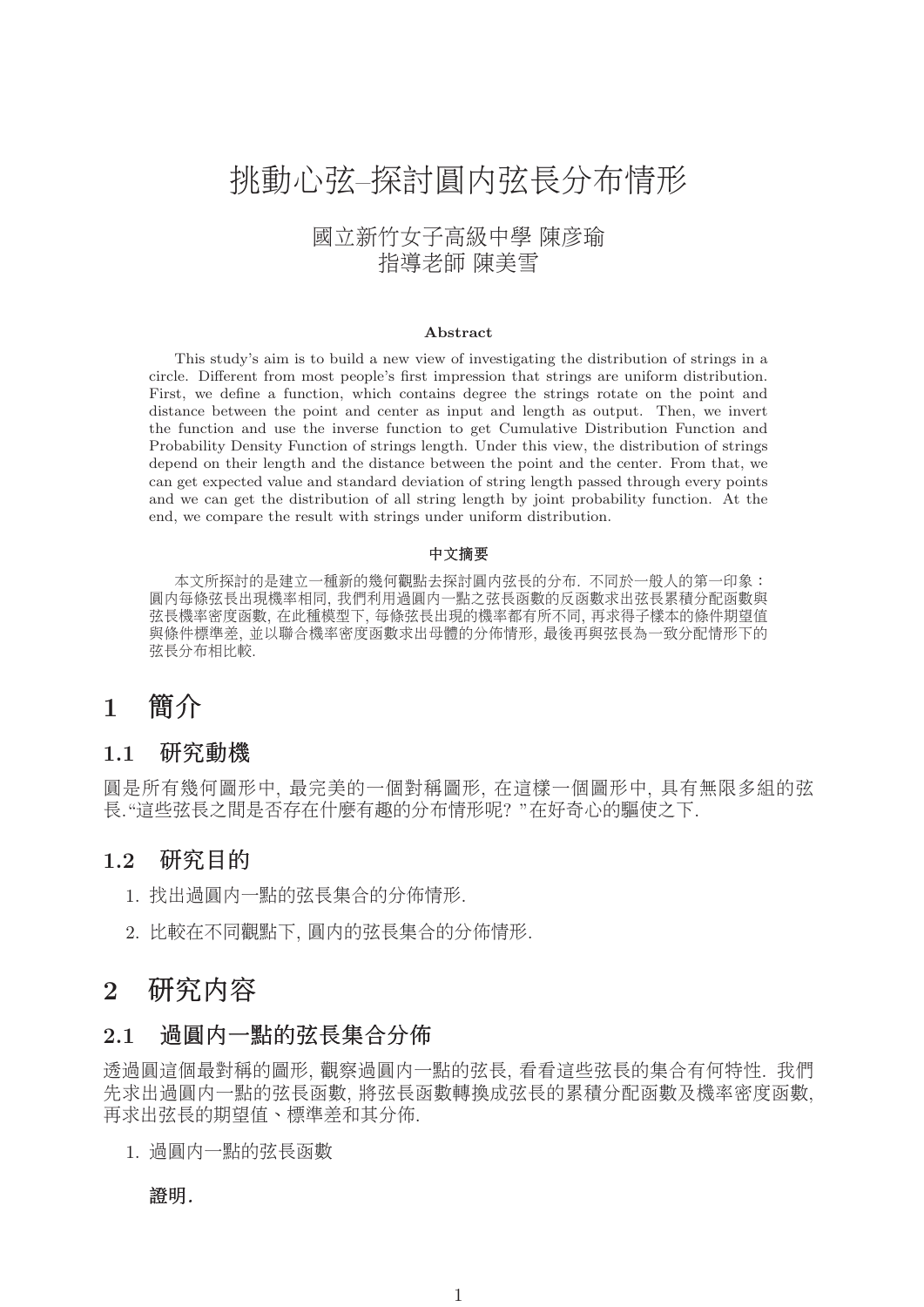(a) 定義符號和圖形

在複數平面上以  $O$  為原點做一個半徑為  $R$  的圓, 在圓内取一點  $Z_A$ ,  $Z_A$  到圓  $\overline{C}$ 距離為  $r$ , 過  $Z_A$  做一直線  $L$  交圓於  $Z_1, Z_2$ , 直線  $L$  與實軸的水平夾角為  $\theta$ ,  $O$  點與  $Z_A$  的連線與實軸的夾角和過 $O$  點做一垂直於直線  $L$  的線段的夾角分 別為 A 和 φ.



(b) 計算

令複數平面上一點  $Z_A(a+bi), \sqrt{a^2+b^2} = r$ , 其中  $a, b \in \mathbb{R}$ , 過  $Z_A$  的直線  $L$  方 程式為  $Z = Z_A + tZ_\lambda$ ,  $t \in \mathbb{R}$ ,  $Z_\lambda = \cos \theta + i \sin \theta$ , 而圓方程式為  $|Z| = R$ 

我們先求直線與圓的交點  $Z_1, Z_2$ 

$$
\begin{aligned}\n\begin{cases}\nZ &= Z_A + tZ_\lambda \\
|Z| &= R\n\end{cases} \\
&\Rightarrow |Z_A + tZ_\lambda| = R \\
\Rightarrow |Z_A + tZ_\lambda|^2 = R^2 \\
\Rightarrow (Z_A + tZ_\lambda)(\overline{Z_A + tZ_\lambda}) = R^2 \\
\Rightarrow Z_\lambda \overline{Z_\lambda} t^2 + (Z_\lambda \cdot \overline{Z_A} + \overline{Z_\lambda} \cdot Z_A)t + (Z_A \cdot \overline{Z_A} - R^2) = 0 \\
\Rightarrow t &= \frac{-(Z_\lambda \overline{Z_A} + \overline{Z_\lambda} Z_A) \pm \sqrt{D}}{2Z_\lambda \overline{Z_\lambda}},\n\end{aligned}
$$

其中  $D = (Z_{\lambda} \overline{Z_A} + \overline{Z_{\lambda}} Z_A)^2 - 4(Z_{\lambda} \overline{Z_{\lambda}}) (Z_A \overline{Z_A} - R^2), t \uparrow \lambda Z = Z_A + t Z_{\lambda}, \mathfrak{H} \uparrow \uparrow \uparrow \downarrow \uparrow$ 

$$
Z = Z_A + \frac{-(Z_\lambda \overline{Z_A} + \overline{Z_\lambda} Z_A) \pm \sqrt{D}}{2Z_\lambda \overline{Z_\lambda}} \cdot Z_\lambda = \frac{Z_A \overline{Z_\lambda} - \overline{Z_A} Z_\lambda \pm \sqrt{D}}{2\overline{Z_\lambda}}.
$$

得直線與圓之兩交點分別為  $Z_1 = \frac{Z_A \overline{Z_A} - \overline{Z_A} Z_A + \sqrt{D}}{2 \overline{Z_A}}$  $\overline{\frac{Z_A}{2Z_{\lambda}} + \sqrt{D}}$ ,  $Z_2 = \frac{Z_A\overline{Z_{\lambda}} - \overline{Z_A}Z_{\lambda} - \sqrt{D}}{2\overline{Z_{\lambda}}}$  $\frac{2Z_{\lambda}+Z_{\lambda}+Z_{\lambda}}{2Z_{\lambda}}$ . 所以得弦長=  $|Z_1 - Z_2|$  =  $\left| \frac{\sqrt{D}}{\overline{Z_\lambda}} \right|$  =  $\frac{|\sqrt{D}|}{|\overline{Z_\lambda}|}$  $\frac{\sqrt{2}}{|Z_{\lambda}|}$ .

$$
\therefore |\overline{Z_{\lambda}}| = \sqrt{(\cos \theta)^2 + (-\sin \theta)^2} = 1, \therefore \frac{|\sqrt{D}|}{|\overline{Z_{\lambda}}|} = \sqrt{D}.
$$

$$
\begin{split} \n\ddot{\mathbf{\mathcal{Z}}}\n&= (Z_{\lambda}\overline{Z_{A}} + Z_{A}\overline{Z_{\lambda}})^{2} - 4|Z_{\lambda}|^{2}(|Z_{A}|^{2} - R^{2}) \\ \n&= (Z_{\lambda}\overline{Z_{A}})^{2} + (Z_{A}\overline{Z_{\lambda}})^{2} + 2|\overline{Z_{\lambda}}|^{2}|\overline{Z_{A}}|^{2} - 4|\overline{Z_{\lambda}}|^{2}|\overline{Z_{A}}|^{2} + 4|\overline{Z_{\lambda}}|^{2}R^{2} \\ \n&= (Z_{\lambda}\overline{Z_{A}} - Z_{A}\overline{Z_{\lambda}})^{2} + 4R^{2} .\n\end{split}
$$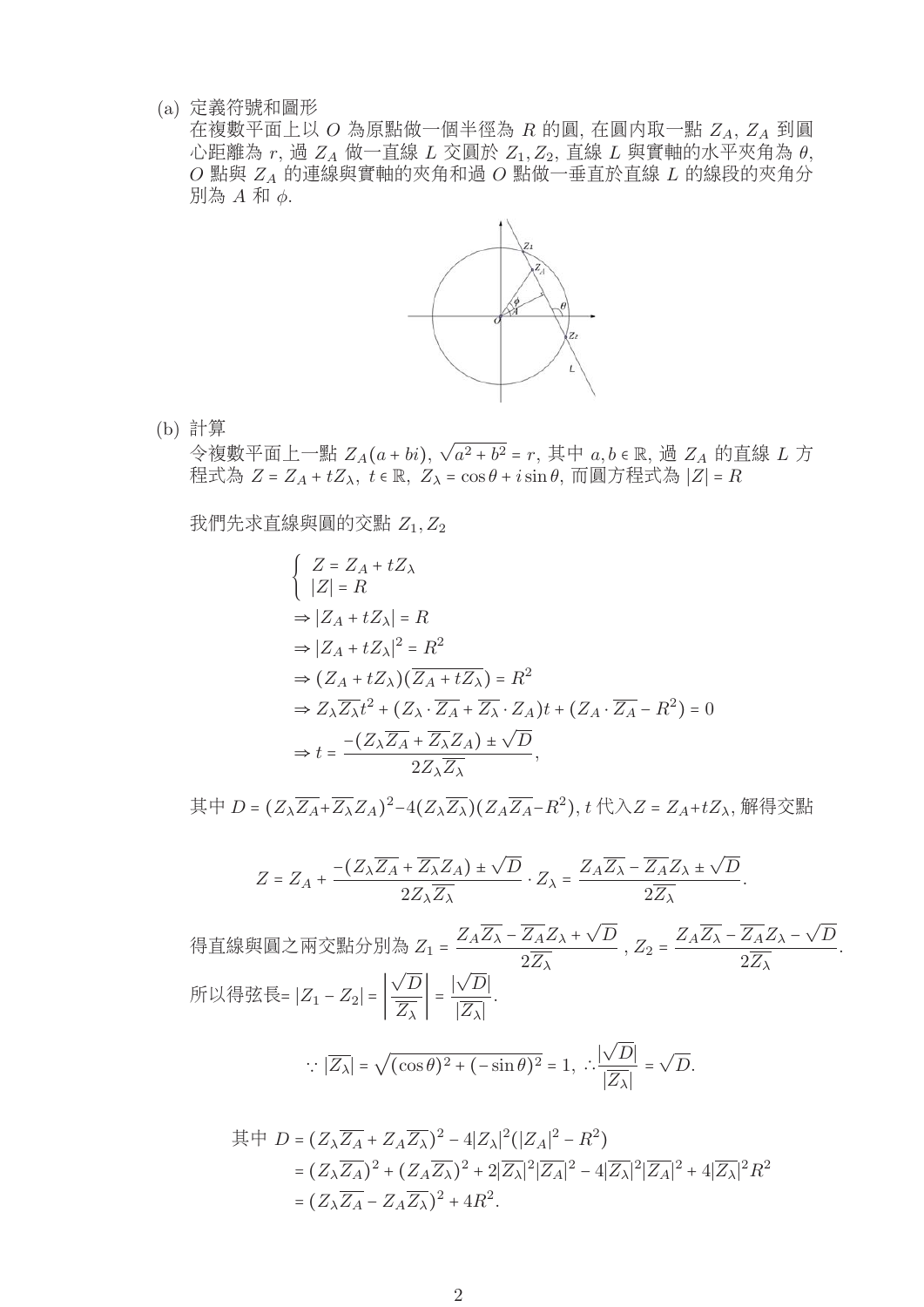$$
Z_{\lambda} = \cos \theta + i \sin \theta, Z_{A} = a + bi \ (\forall \lambda \pm \vec{x})
$$
  
\n
$$
\langle \exists D = [(\cos \theta + i \sin \theta)(a - bi) - (a + bi)(\cos \theta - i \sin \theta)]^{2} + 4R^{2}
$$
  
\n
$$
= [(a \cos \theta + ai \sin \theta - bi \cos \theta + b \sin \theta) - (a \cos \theta - ai \sin \theta + bi \cos \theta + b \sin \theta)]^{2} + 4R^{2}
$$
  
\n
$$
= 4R^{2} - 4(a \sin \theta - b \cos \theta)^{2}
$$
  
\n
$$
= 4R^{2} - 4(a^{2} + b^{2}) (\sin \theta \cdot \frac{a}{\sqrt{a^{2} + b^{2}}} - \cos \theta \cdot \frac{b}{\sqrt{a^{2} + b^{2}}})^{2}
$$
  
\n
$$
= 4R^{2} - 4(a^{2} + b^{2}) [\cos(90^{\circ} - \theta) \cos A - \sin(90^{\circ} - \theta) \sin A]^{2}
$$
  
\n
$$
= 4R^{2} - 4r^{2} \cos^{2}(A + 90^{\circ} - \theta)
$$
  
\n
$$
= 4R^{2} - 4r^{2} \cos^{2} \phi.
$$

得弦長函數  $s(r,\phi)$  =  $\sqrt{4R^2-4r^2\cos^2\phi}$  為二元變數函數, 自變數為距離 r 和夾  $\hat{H}$  φ. 其中 0 ≤ r < R, 0 ≤ φ <  $\frac{\pi}{2}$ 2 .

<sup>如</sup>下圖, <sup>當</sup> <sup>φ</sup> <sup>=</sup> <sup>0</sup> <sup>時</sup>, <sup>所</sup>對應到的弦長為藍色的那條弦長, <sup>也</sup>是過該定點所取<sup>到</sup> <sup>的</sup>最短弦長; <sup>當</sup> <sup>φ</sup> <sup>=</sup> <sup>π</sup> <sup>2</sup> <sup>時</sup>, <sup>所</sup>對應到的弦長為紅色的那條弦長, <sup>為</sup>過該定點所<sup>取</sup> 到的最短弦長.



 $\Box$ 

2. 過圓內一點弦長的累積分配函數及機率密度函數

#### 證明*.*

(a) 想法與定義符號

 $\rightarrow$  過向一點弦長函數為  $s(r, \phi) = \sqrt{4R^2 - 4r^2 \cos^2 \phi}$ , 符號定義如 1. 所述. 而在圓內取一距圓心 r 的定點, 過該點的弦長隨機變數定義為 Sr. 因為直接討論二元變數比較複雜, 所以我們在圓內取一個固定點, 也就是在

r 固定的情況下, 作為子樣本. 先推導出以弦長為隨機變數的累積分配函數  $F_{S_r}(s)$ 與機率密度函數  $f_{S_r}(s)$ , 再運用機率密度函數求過圓內一點的弦長期望 值  $E(S_r)$  與變異數  $V(S_r)$ .

(b) 求累積分配函數與機率密度函數 如果固定 r, 則由 φ 決定的弦長集合  $S$  =  $\left\{\sqrt{4R^2-4r^2\cos^2\phi}|\,\,0\leq r< R, 0\leq\phi<\frac{\pi}{2}\right\}$  $\frac{\pi}{2}$ }, 此為一 連續且無限元素的集合, 因為此函數在 $\left[0,\frac{\pi}{2}\right]$  $\frac{\pi}{2}$ )與  $\pi$  $\left(\frac{\pi}{2},\pi\right)$  對稱, 所以弦長樣本空 間取定義域為 $\left[0,\frac{\pi}{2}\right]$  $\frac{\pi}{2}$  | 即可.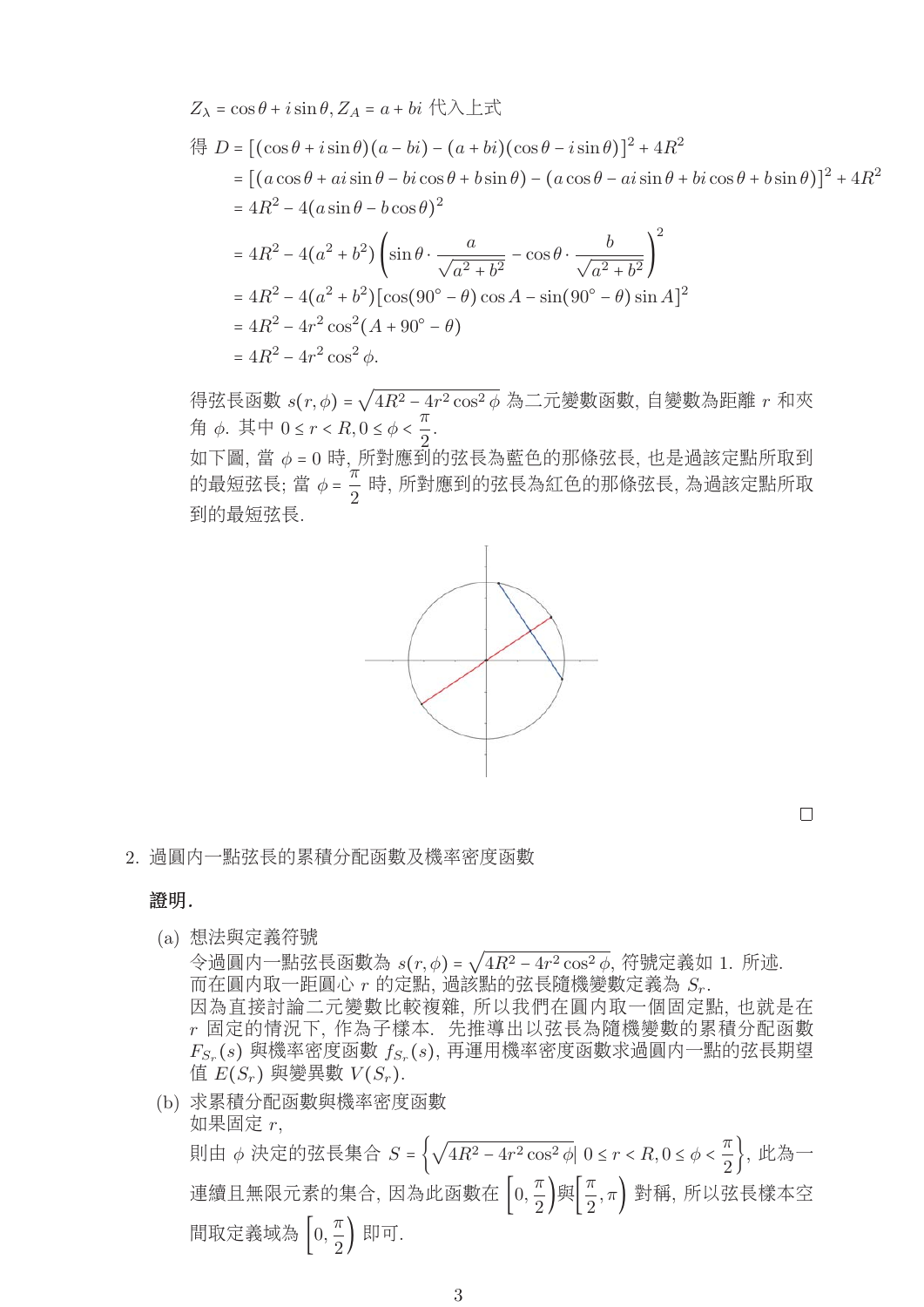因為函數  $s(\phi) = \sqrt{4R^2 - 4r^2 \cos^2 \phi}$  在  $\left[0, \frac{\pi}{2}\right]$  $\binom{n}{2}$  之間為單調遞增函數, 我們可以 利用 s 跟 φ 的一對一映射關係求累積分配函數, 即取到某個區間的弦長集合的 累積機率等於其對應到角度區間的幾何機率. 故把弦長函數轉換成反函數, 再 お偵似平守広共判応均用及画<br>除以整個定義域區間的長度 -2 :

$$
\hat{\Leftrightarrow} \ s = \sqrt{4R^2 - 4r^2 \cos^2 \phi} \Rightarrow \phi = \cos^{-1} \sqrt{\frac{4R^2 - s^2}{4r^2}} \Rightarrow \frac{\phi}{\frac{\pi}{2}} = \frac{2}{\pi} \cos^{-1} \sqrt{\frac{4R^2 - s^2}{4r^2}}
$$

求得累積分配函數  $F_{S_r}(s) = \frac{2}{\pi} \cos^{-1} \sqrt{\frac{4R^2 - s^2}{4r^2}}$  $\frac{a}{4r^2}$ ,嚴格定義為

$$
\begin{cases}\nF_{S_r}(s) = 0, & s < \sqrt{4R^2 - 4r^2}; \\
F_{S_r}(s) = \frac{2}{\pi} \cos^{-1} \sqrt{\frac{4R^2 - s^2}{4r^2}}, & \sqrt{4R^2 - 4r^2} \le s \le 2R; \\
F_{S_r}(s) = 1, & 2R < s.\n\end{cases}
$$

然而, 光是累積分配函數不足以我們進行運算, 我們還需要進一步得到機率密 度函數  $f_{S_r}(s)$ , 就是  $F_{S_r}(s)$  的導數, 將  $F_{S_r}(s)$  微分求得機率密度函數為

$$
\begin{cases}\n f_{S_r}(s) = 0, & s < \sqrt{4R^2 - 4r^2}; \\
 f_{S_r}(s) = \frac{2}{\pi} \frac{s}{\sqrt{(4R^2 - s^2)(4r^2)} \sin\left(\cos^{-1}\sqrt{\frac{4R^2 - s^2}{4r^2}}\right)}, & \sqrt{4R^2 - 4r^2} \le s \le 2R; \\
 f_{S_r}(s) = 0, & 2R < s.\n\end{cases}
$$

於是, 機率密度函數圖所占的面積等於隨機變數在該區域的累積機率. 我們求出機率密度函數後, 就可順利求出子樣本的期望值與變異數.

(c) 求條件期望值與條件變異數 期望值  $E(S_r)$ :

$$
E(S_r) = \int_{\sqrt{4R^2 - 4r^2}}^{2R} s \cdot f_{S_r}(s) ds
$$
  
= 
$$
\int_{\sqrt{4R^2 - 4r^2}}^{2R} s \cdot \frac{2}{\pi} \frac{s}{\sqrt{(4R^2 - s^2)(4r^2)} \sin\left(\cos^{-1}\sqrt{\frac{4R^2 - s^2}{4r^2}}\right)} ds.
$$

再來看看變異數:

$$
V(S_r) = E(S_r^2) - [E(S_r)]^2
$$
  
=  $\frac{2}{\pi} \int_{\sqrt{4R^2 - 4r^2}}^{2R} \frac{s^3}{\sqrt{(4R^2 - s^2)(4r^2)} \sin\left(\cos^{-1}\sqrt{\frac{4R^2 - s^2}{4r^2}}\right)} ds - [E(S_r)]^2$ 

3. 母體

證明*.*

- (a) 想法與定義符號 定義 S 為過圓內任一點的弦長隨機變數. 接下來, 我們討論母體的情況, 也就 是  $r$  和  $\phi$  皆會變動的情況下, 母體由
	- 1. 圓内任取一點  $Z_A$ ,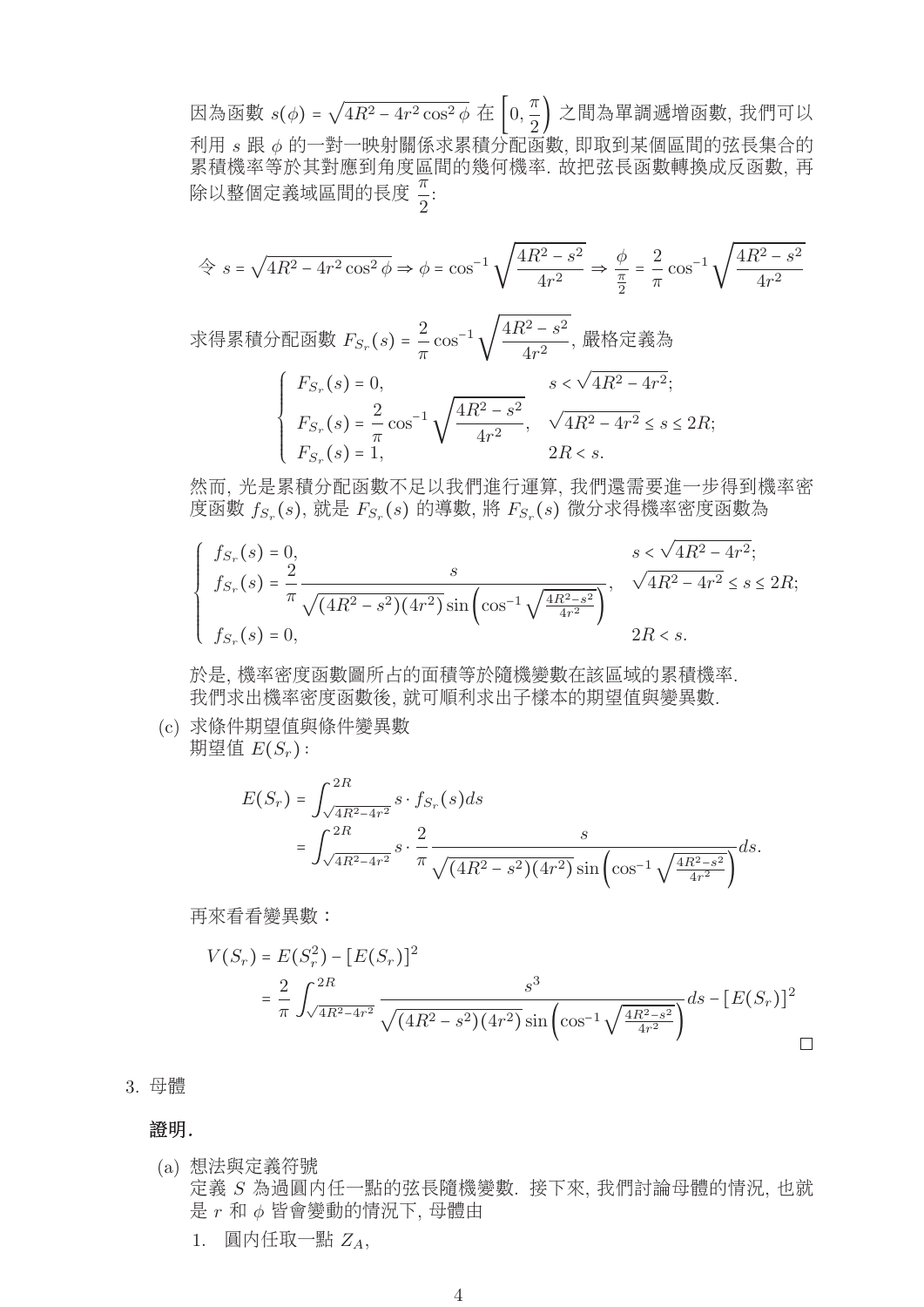$2.$  過點  $Z_A$  任取弦長, 兩個獨立變數一起構成, 其映射情形如下: 子樣本(固定  $r$ ) 令為  $r_k$  的映射情形

$$
S_k = \left\{ \begin{array}{cccc} S_1, & S_2, & S_3, & \cdots, & S_n, \cdots \right\} \\ \updownarrow & \updownarrow & \updownarrow & \updownarrow \\ \phi = \left\{ \begin{array}{cccc} \phi_1, & \phi_2, & \phi_3, & \cdots, & \phi_n, \cdots \right\} \end{array} \right.
$$

母體的映射情形

|                |          | $\phi_2$                   | $\varphi_3$       |                                            |                       |  |
|----------------|----------|----------------------------|-------------------|--------------------------------------------|-----------------------|--|
| r <sub>1</sub> | $S_{11}$ |                            | $S_{12}$ $S_{13}$ | $\mathbf{r}$ , $\mathbf{r}$ , $\mathbf{r}$ | $S_{1n}$              |  |
| r <sub>2</sub> |          | $S_{21}$ $S_{22}$ $S_{23}$ |                   |                                            | $\cdots \quad S_{2n}$ |  |
| $r_3$          |          | $S_{31}$ $S_{32}$ $S_{33}$ |                   |                                            | $\cdots$ $S_{3n}$     |  |
|                |          |                            |                   |                                            |                       |  |
| $r_k$          | $S_{k1}$ | $S_{k2}$                   | $S_{k3}$          |                                            | $S_{kn}$              |  |
|                |          |                            |                   |                                            |                       |  |
|                |          |                            |                   |                                            |                       |  |

構成母體的變數有 r, φ 兩個, 所以當我們要計算母體的弦長期望值時, 需要用 到聯合機率密度函數,因此,除了 $f_{S_r}(s)$ ,我們還需要另外求出 $f(r)$ ,為在圓内 取到距離圓心小於等於 r 的點的機率密度函數.

(b) 計算

令一圓圓心為 O, 半徑為 R, 若任意在圓內取一點, 該點距離圓心小於等於 r 的 機率為  $\frac{r^2}{R^2}$ , 故圓内取一點距離圓心小於等於 r 的累積分配函數  $F(r) = \frac{r^2}{R^2}$ , 得 機率密度函數  $f(r)$  =  $F'(r)$  =  $\frac{2r}{R^2}$ . 將子樣本的弦長期望值  $E(S_r)$  對  $r$  積分, 即 <sup>可</sup>求得母體期望<sup>值</sup> <sup>E</sup>(S) <sup>為</sup>

$$
E(S) = \int_0^R \left( \int_{\sqrt{4R^2 - 4r^2}}^{2R} s \cdot f_{S_r}(s) ds \right) \cdot f(r) dr
$$
  
= 
$$
\int_0^R \left( \frac{2}{\pi} \int_{\sqrt{4R^2 - 4r^2}}^{2R} \frac{s^2}{\sqrt{(4R^2 - s^2)(4r^2)} \sin \left( \cos^{-1} \sqrt{\frac{4R^2 - s^2}{4r^2}} \right)} ds \right) \cdot \frac{2r}{R^2} dr.
$$

而母體變異數  $V(S)$ 為

$$
V(S) = E(S^{2}) - (E(S))^{2}
$$
  
=  $\int_{0}^{R} \left( \int_{\sqrt{4R^{2}-4r^{2}}}^{2R} s^{2} \cdot f_{S_{r}}(s) ds \right) \cdot f(r) dr - (E(S))^{2}$   
=  $\int_{0}^{R} \left( \frac{2}{\pi} \int_{\sqrt{4R^{2}-4r^{2}}}^{2R} \frac{s^{3}}{\sqrt{(4R^{2}-s^{2})(4r^{2})} \sin \left(\cos^{-1} \sqrt{\frac{4R^{2}-s^{2}}{4r^{2}}}\right)} ds \right) \cdot \frac{2r}{R^{2}} dr - (E(S))^{2}$ .

- 4. 比較不同觀點下的弦長分佈 分別以兩種不同的觀點:
	- 1. 把每條弦長出現的機率視為一樣的一致分配
	- 2. 每條弦長出現的機率為機率分配函數, 我們將其稱為"反三角弦長分配函數"來 看弦長的期望值和標準差的趨勢.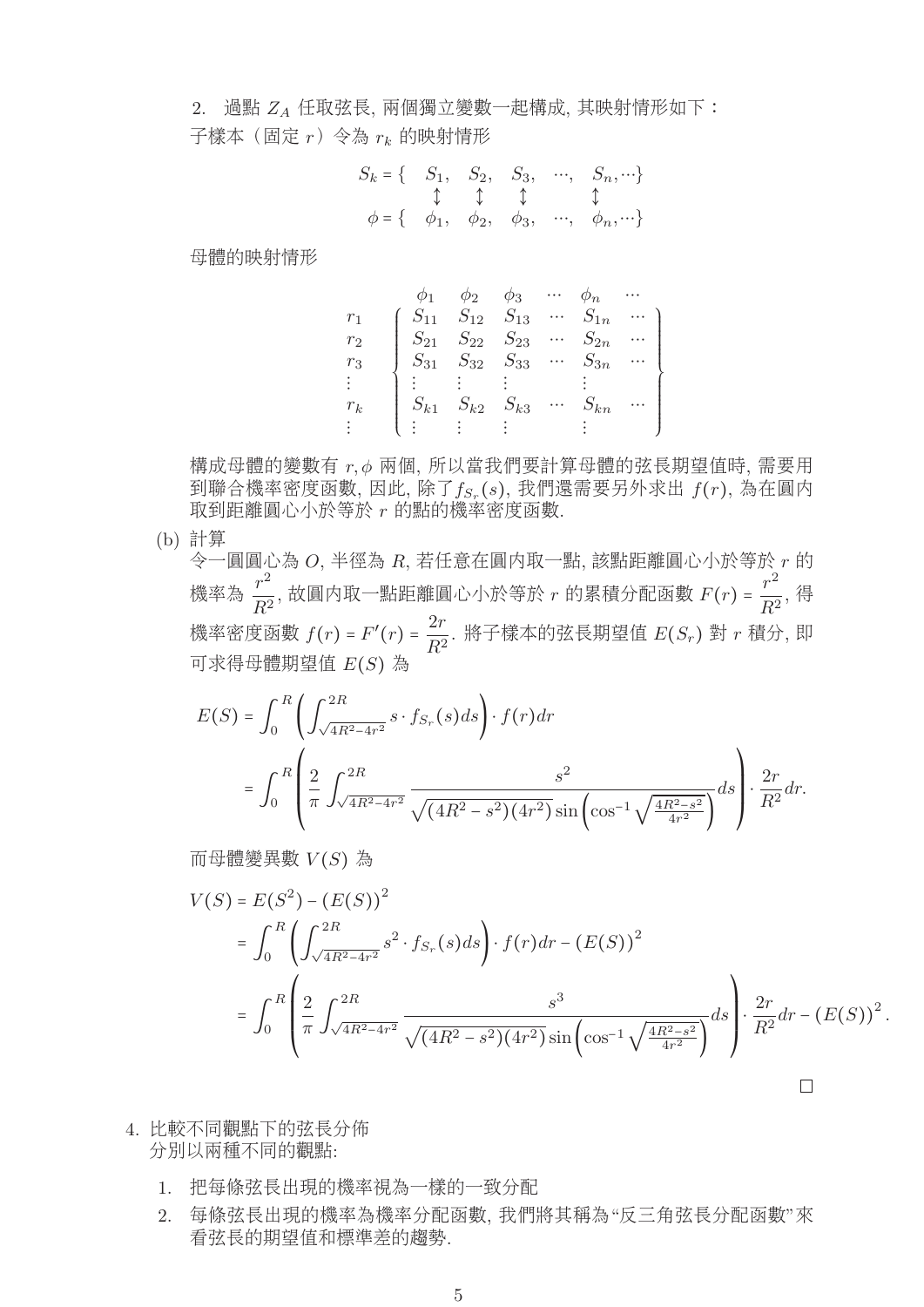(a) 子樣本期望值和標準差的比較

做一個半徑為 100 公分的圓, 分別在 10 公分, 20 公分, 30 公分, 40 公分, 50 公 <sup>分</sup>, 60 <sup>公</sup>分, 70 <sup>公</sup>分, 80 <sup>公</sup>分, 90 <sup>公</sup>分處取點(<sup>即</sup> <sup>r</sup> <sup>=</sup> <sup>10</sup>, <sup>20</sup>, <sup>30</sup>,⋯, 90), <sup>過</sup>此<sup>九</sup> 點每 1 度取 1 條弦長, 各取 90 條弦, 如下表格(一):

| r               | 10          | 20          | 30          | 40          | 50          | 60          | 70          | 80          | 90          |
|-----------------|-------------|-------------|-------------|-------------|-------------|-------------|-------------|-------------|-------------|
|                 |             |             |             |             |             |             |             |             |             |
| s1              | 199.9996954 | 199.9987817 | 199.9972587 | 199.9951266 | 199.9923852 | 199.9890346 | 199.9850747 | 199.9805055 | 199.975327  |
| s2              | 199.998782  | 199.995128  | 199.9890379 | 199.9805115 | 199.9695483 | 199.9561481 | 199.9403103 | 199.9220344 | 199.9013197 |
| s <sub>3</sub>  | 199.9972609 | 199.9890435 | 199.975347  | 199.9561704 | 199.931512  | 199.9013698 | 199.8657414 | 199.8246238 | 199,7780136 |
| s4              | 199.995134  | 199.9805352 | 199.9562015 | 199.9221294 | 199.8783138 | 199.8247485 | 199.7614254 | 199.6883354 | 199.6054676 |
| 85              | 199.9924037 | 199.9696132 | 199.9316232 | 199.8784251 | 199.8100067 | 199.7263523 | 199.627443  | 199.5132558 | 199.3837646 |
| s6              | 199.9890735 | 199.9562904 | 199.90164   | 199.8251043 | 199.7266582 | 199.6062693 | 199.4638977 | 199.2994965 | 199.113011  |
| s7              | 199.9851473 | 199.9405826 | 199.8662861 | 199.7622245 | 199.6283513 | 199.4646065 | 199.2709164 | 199.0471936 | 198.7933368 |
| s <sup>8</sup>  | 199.9806299 | 199.9225084 | 199.8256016 | 199.6898531 | 199.5151836 | 199.3014907 | 199.0486489 | 198.7565086 | 198.4248963 |
| <sub>s9</sub>   | 199.9755268 | 199.9020891 | 199.7796329 | 199.6080681 | 199.3872679 | 199.1170684 | 198.7972682 | 198.4276276 | 198.0078674 |
| s10             | 199.969844  | 199.8793488 | 199.7284324 | 199.5169576 | 199.2447317 | 198.9115051 | 198.5169708 | 198.0607623 | 197.5424523 |
| s11             | 199.9635886 | 199.8543146 | 199.6720585 | 199.41662   | 199.0877175 | 198.6849862 | 198.2079761 | 197.6561493 | 197.0288772 |
| s12             | 199.9567681 | 199.8270161 | 199.6105754 | 199.3071636 | 198.9163827 | 198.4377164 | 197.8705271 | 197.2140509 | 196.4673927 |
| s13             | 199.9493906 | 199.7974856 | 199.5440535 | 199.1887069 | 198.730899  | 198.1699199 | 197.5048902 | 196.7347549 | 195.8582741 |
| s14             | 199.9414652 | 199.765758  | 199.4725687 | 199.0613782 | 198.5314533 | 197.8818402 | 197.1113554 | 196.218575  | 195.2018212 |
| s15             | 199.9330015 | 199.7318711 | 199.3962029 | 198.9253159 | 198.3182468 | 197.5737404 | 196,690236  | 195,6658508 | 194.4983587 |
| s16             | 199.9240096 | 199.6958649 | 199.3150435 | 198.7806678 | 198.0914952 | 197.2459031 | 196.2418695 | 195.076948  | 193.7482365 |
| s17             | 199.9145005 | 199.6577824 | 199.2291837 | 198.6275918 | 197.8514288 | 196.8986301 | 195.7666167 | 194.4522587 | 192.9518299 |
| s18             | 199.9044857 | 199.6176685 | 199.138722  | 198.466255  | 197.5982919 | 196.5322425 | 195.2648625 | 193.7922019 | 192.1095399 |
| s19             | 199.8939773 | 199.5755712 | 199.0437624 | 198.2968341 | 197.3323434 | 196.1470811 | 194.737016  | 193.0972233 | 191.2217932 |
| s20             | 199.882988  | 199.5315402 | 198.9444143 | 198.119515  | 197.0538561 | 195.7435056 | 194.18351   | 192.3677958 | 190.2890432 |
| s21             | 199.8715312 | 199.4856282 | 198.8407923 | 197.9344928 | 196.7631168 | 195.3218952 | 193.6048018 | 191.60442   | 189.3117698 |
| s22             | 199.8596206 | 199.4378897 | 198.733016  | 197.7419717 | 196.460426  | 194.8826482 | 193,0013732 | 190.8076242 | 188,2904798 |
| s23             | 199.8472709 | 199.3883815 | 198.62121   | 197.5421646 | 196.1460982 | 194.4261821 | 192.3737301 | 189.9779649 | 187.2257076 |
| s24             | 199.8344968 | 199.3371628 | 198.5055039 | 197.3352932 | 195.8204612 | 193.9529334 | 191.7224033 | 189.1160272 | 186.1180158 |
| s25             | 199.821314  | 199.2842946 | 198.386032  | 197.1215877 | 195.4838562 | 193.4633577 | 191.0479484 | 188.2224253 | 184.9679953 |
| s26             | 199.8077383 | 199.2298401 | 198.2629331 | 196.9012867 | 195.1366377 | 192.9579297 | 190.3509455 | 187.2978027 | 183.7762659 |
| s27             | 199.7937863 | 199.1738643 | 198.1363507 | 196.6746369 | 194.7791731 | 192.4371425 | 189.6320001 | 186.3428325 | 182.5434773 |
| 828             | 199.7794749 | 199.1164341 | 198.0064323 | 196.4418929 | 194.4118425 | 191.9015083 | 188.8917427 | 185.3582185 | 181.2703093 |
| s29             | 199.7648214 | 199.0576183 | 197.8733299 | 196.2033171 | 194.0350389 | 191.3515579 | 188.1308289 | 184.344695  | 179.957473  |
| 830             | 199.7498436 | 198.9974874 | 197.7371993 | 195.9591794 | 193.6491673 | 190.7878403 | 187.34994   | 183.3030278 | 178.605711  |
| s31             | 199.7345596 | 198.9361135 | 197.5982004 | 195,709757  | 193.254645  | 190.2109231 | 186.5497824 | 182.2340144 | 177.2157987 |
| s32             | 199.7189882 | 198.8735702 | 197.4564966 | 195.4553342 | 192.851901  | 189.6213919 | 185.7310885 | 181.1384848 | 175.7885451 |
| s33             | 199.703148  | 198.8099326 | 197.312255  | 195.196202  | 192.441376  | 189.0198504 | 184.8946162 | 180.017302  | 174.3247935 |
| s34             | 199.6870585 | 198.7452774 | 197.1656458 | 194.9326579 | 192.0235219 | 188.4069199 | 184.0411492 | 178.8713627 | 172.8254229 |
| s35             | 199.670739  | 198.6796822 | 197.0168426 | 194.6650057 | 191.5988014 | 187.7832395 | 183.1714972 | 177.7015977 | 171.2913492 |
| s36             | 199.6542096 | 198.6132261 | 196.8660219 | 194.3935554 | 191.1676881 | 187.1494653 | 182.2864958 | 176.5089729 | 169.7235261 |
| s37             | 199.6374901 | 198.5459893 | 196.7133631 | 194.1186223 | 190.7306655 | 186,5062706 | 181.3870064 | 175.2944898 | 168.1229466 |
| s38             | 199.6206011 | 198.478053  | 196.5590482 | 193.8405274 | 190.2882274 | 185.8543453 | 180.4739166 | 174.0591861 | 166.4906445 |
| <sub>8</sub> 39 | 199.6035629 | 198.4094991 | 196.4032613 | 193.5595965 | 189.8408767 | 185.1943956 | 179.54814   | 172.8041366 | 164.8276961 |
| s40             | 199.5863964 | 198.3404108 | 196.2461891 | 193,2761604 | 189.3891256 | 184.527144  | 178,610616  | 171.5304541 | 163.1352215 |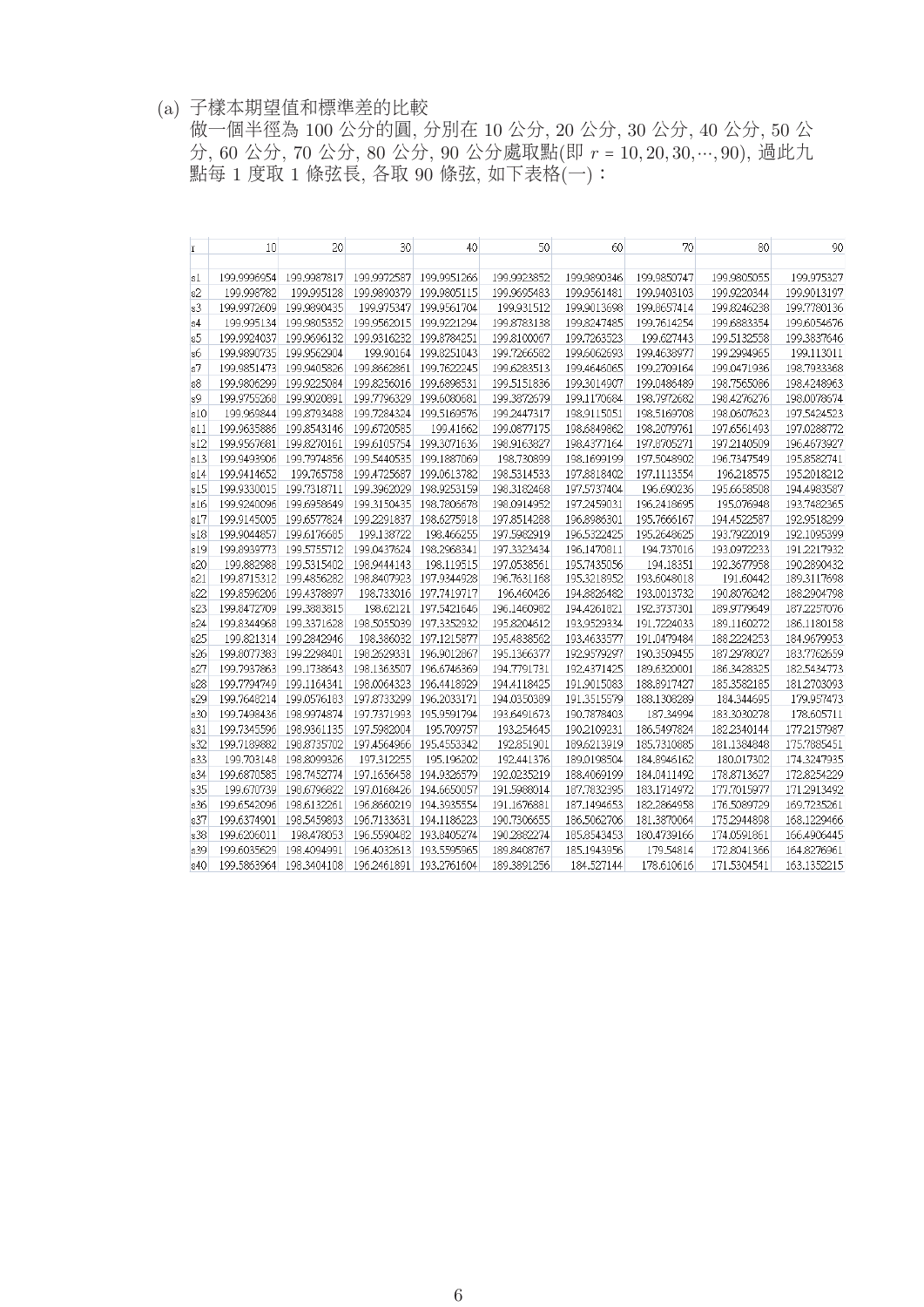| s41 | 199.5691224 | 198.2708715            | 196.08802               | 192.990554  | 188.9334949 | 183.8533283 | 177.66231   | 170.2392895 | 161.4143867 |
|-----|-------------|------------------------|-------------------------|-------------|-------------|-------------|-------------|-------------|-------------|
| s42 | 199.5517619 | 198.2009656            | 195.9289443             | 192.7031164 | 188.4745137 | 183.1737015 | 176.7042131 | 168.9318334 | 159.6664057 |
| s43 | 199.5343361 | 198.130778             | 195.769154              | 192.4141905 | 188.0127186 | 182.4890315 | 175.7373422 | 167.6093162 | 157.8925422 |
| s44 | 199.5168662 | 198.0603938            | 195.6088421             | 192.1241224 | 187.5486536 | 181.8001    | 174.7627394 | 166.2730091 | 156.0941121 |
| s45 | 199.4993734 | 197.9898987            | 195.4482029             | 191.8332609 | 187.0828693 | 181.1077028 | 173.781472  | 164.924225  | 154.2724862 |
| s46 | 199.4818791 | 197.9193785            | 195.2874315             | 191.5419578 | 186.6159225 | 180.4126482 | 172.7946322 | 163,564319  | 152.4290922 |
| s47 | 199.4644046 | 197.8489192            | 195.1267238             | 191.2505668 | 186.1483753 | 179.7157572 | 171.8033369 | 162.194689  | 150.5654181 |
| s48 | 199.4469712 | 197.7786066            | 194.966276              | 190.9594431 | 185.6807951 | 179.0178624 | 170.8087265 | 160.8167767 | 148.6830148 |
| s49 | 199.4296001 | 197,7085267            | 194.8062843             | 190.6689437 | 185.2137535 | 178.3198073 | 169.8119655 | 159.432068  | 146.7834996 |
| s50 | 199.4123125 | 197.6387651            | 194.6469452             | 190.379426  | 184.7478257 | 177.6224454 | 168.8142407 | 158.0420935 | 144.8685595 |
| s51 | 199.3951295 | 197.5694072            | 194.4884546 190.0912481 |             | 184.28359   | 176.9266397 | 167.8167615 | 156.6484292 | 142.9399546 |
| s52 | 199.3780721 | 197.5005379            | 194.3310078             | 189.8047679 | 183.8216269 | 176.2332612 | 166.8207584 | 155.2526964 | 140.9995223 |
| s53 |             | 199.361161 197.4322418 | 194.1747995             | 189.5203431 | 183.3625186 | 175.5431885 | 165.8274824 | 153.8565626 | 139.0491814 |
| s54 | 199.344417  | 197.3646027            | 194.0200232             | 189.2383302 | 182.906848  | 174.8573065 | 164.8382039 | 152.461741  | 137.0909358 |
| s55 | 199.3278605 | 197.2977037            | 193,8668712             | 188.9590843 | 182.455198  | 174.1765052 | 163.8542114 | 151.0699909 | 135.1268799 |
| s56 | 199.3115117 | 197.2316271            | 193.715534              | 188.6829587 | 182.008151  | 173.5016787 | 162.8768105 | 149.6831173 | 133.1592024 |
| s57 | 199.2953905 | 197.1664543            | 193.5662007             | 188.4103042 | 181.5662876 | 172.8337241 | 161.9073219 | 148.3029702 | 131.1901916 |
| s58 | 199.2795167 | 197.1022655            | 193.4190578 188.1414689 |             | 181.130186  | 172.1735396 | 160.9470806 | 146.9314443 | 129.2222404 |
| s59 | 199.2639096 | 197.0391401            | 193.27429               | 187.8767974 | 180.7004211 | 171.5220241 | 159.9974334 | 145.5704778 | 127.2578512 |
| s60 | 199.2485885 | 196.977156             | 193.1320792             | 187.6166304 | 180.2775638 | 170.8800749 | 159.0597372 | 144.222051  | 125.2996409 |
| s61 | 199.2335718 | 196.9163898            | 192.9926043             | 187.3613043 | 179.8621797 | 170.2485868 | 158.1353572 | 142.888185  | 123.3503462 |
| s62 | 199.2188782 | 196.8569168            | 192.8560416             | 187.1111507 | 179.4548285 | 169.6284501 | 157.2256644 | 141.5709392 | 121.4128287 |
| s63 | 199.2045254 | 196.7988105            | 192.7225637             | 186.8664956 | 179.0560631 | 169.0205496 | 156.332033  | 140.2724092 | 119.4900787 |
| s64 | 199.1905312 | 196.742143             | 192.5923398             | 186.6276595 | 178.6664284 | 168.4257622 | 155.4558379 | 138.9947233 | 117.5852206 |
| s65 | 199.1769125 | 196.6869846            | 192.4655354             | 186.3949561 | 178.2864604 | 167.8449559 | 154.5984522 | 137.7400399 | 115.7015156 |
| s66 | 199.1636861 | 196.6334039            | 192.3423118             | 186.1686925 | 177.9166855 | 167.2789874 | 153.7612437 | 136.5105426 | 113.8423655 |
| s67 | 199.1508683 | 196.5814673            | 192.2228263             | 185.9491684 | 177.5576192 | 166.728701  | 152.9455719 | 135.308436  | 112.0113137 |
| s68 | 199.1384745 | 196.5312397            | 192.1072314             | 185,7366755 | 177.2097655 | 166.194926  | 152.1527849 | 134.1359406 | 110.2120467 |
| s69 | 199.1265202 | 196.4827833            | 191.9956752             | 185.5314975 | 176.8736155 | 165.6784755 | 151.3842155 | 132.9952865 | 108.4483925 |
| s70 | 199.1150198 | 196.4361587            | 191.8883008             | 185.3339089 | 176.5496468 | 165.1801441 | 150.6411778 | 131.8887074 | 106.7243179 |
| s71 | 199.1039875 | 196.3914239            | 191.7852462             | 185.1441751 | 176.2383223 | 164.7007061 | 149.9249633 | 130.8184328 | 105.0439232 |
| s72 | 199.0934369 | 196.3486348            | 191.6866438             | 184.9625519 | 175.9400893 | 164.2409134 | 149.2368368 | 129,7866806 | 103.411434  |
| s73 | 199.0833807 | 196.3078448            | 191.5926209             | 184.7892848 | 175.6553789 | 163.8014941 | 148.5780327 | 128.7956485 | 101.8311903 |
| s74 | 199.0738315 | 196.2691049            | 191.5032987             | 184.6246086 | 175.3846046 | 163.38315   | 147.9497504 | 127.8475044 | 100.307631  |
| s75 | 199.0648008 | 196.2324634            | 191.4187929             | 184.4687472 | 175.1281616 | 162.9865549 | 147.3531508 | 126.9443769 | 98.84527535 |
| s76 | 199.0562998 | 196.1979662            | 191.3392127             | 184.3219132 | 174.8864261 | 162.6123529 | 146.7893511 | 126.0883453 | 97.4486993  |
| s77 | 199.0483388 | 196.1656564            | 191.2646614             | 184.1843073 | 174.6597543 | 162.2611564 | 146.2594214 | 125.281428  | 96.12250751 |
| s78 | 199.0409277 | 196.1355746            | 191.1952358             | 184.0561179 | 174.4484815 | 161.9335441 | 145.7643801 | 124.5255722 | 94.87130012 |
| s79 | 199.0340755 | 196.1077584            | 191.1310259             | 183.9375211 | 174.2529217 | 161.6300599 | 145.3051899 | 123.822642  | 93.69963477 |
| s80 | 199.0277907 | 196.0822427            | 191.0721154 183.8286801 |             | 174.0733664 | 161.3512105 | 144.8827537 | 123.1744067 | 92.6119838  |
| s81 | 199.0220809 | 196.0590594            | 191.018581              | 183.7297449 | 173.9100843 | 161.0974645 | 144.4979105 | 122.5825297 | 91.61268709 |
| s82 | 199.0169532 | 196.0382377            | 190.9704923             | 183.6408521 | 173.7633204 | 160.8692506 | 144.1514321 | 122.0485571 | 90.70590127 |
| s83 | 199.0124138 | 196.0198036            | 190.9279123             | 183.5621248 | 173.6332957 | 160.6669561 | 143.8440193 | 121.5739063 | 89.89554624 |
| s84 | 199.0084684 | 196.0037804            | 190.8908964             | 183.493672  | 173.5202063 | 160.4909258 | 143.5762986 | 121.159856  | 89.18525028 |
| s85 | 199.0051217 | 195.990188             | 190.8594929             | 183.4355887 | 173.4242233 | 160.3414612 | 143.3488194 | 120.807536  | 88.57829532 |
| s86 | 199.0023778 | 195.9790436            | 190.833743              | 183.3879554 | 173.3454922 | 160.2188188 | 143.1620513 | 120.5179187 | 88.07756404 |
| s87 | 199.0002403 | 195.9703612            | 190.8136803             | 183.3508384 | 173.2841323 | 160.1232099 | 143.0163817 | 120.2918108 | 87.68549079 |
| s88 | 198.9987115 | 195.9641517            | 190.799331              | 183.3242893 | 173.2402371 | 160.0547995 | 142.9121139 | 120.1298471 | 87.40401813 |
| s89 | 198.9977935 | 195.9604229            | 190.7907139             | 183,308345  | 173.2138732 | 160.0137058 | 142.8494659 | 120.0324848 | 87.23456082 |
| s90 | 198.9974874 | 195.9591794            | 190.7878403 183.3030278 |             | 173,2050808 | 160         | 142.8285686 | 120         | 87.17797887 |
|     |             |                        |                         |             |             |             |             |             |             |

計算可得各點所取出之弦長的一致分配平均值和反三角分配期望值, 如下表 格(二):

|     |             | 20            | 30      | 40      | 50                  | 60      | 70                     | 80      | 90      |
|-----|-------------|---------------|---------|---------|---------------------|---------|------------------------|---------|---------|
| 平均值 | 199.494     | .962<br>197   | 195.37  | 191.65  | 86.694              | 180.334 | $-20^{\circ}$<br>$-70$ | 162.066 | 148.558 |
| 期望值 | .268<br>197 | 195.8<br>.849 | 193.448 | 190.004 | 85.<br>$42^{\circ}$ | 179.547 | $70^{\circ}$           | 162.751 | 150.442 |

畫成圖形比較如下:

由表格(二)來看, 我們可以知道:子樣本的弦長一致分配平均值隨著 r 的增加 下降的幅度較反三角分配期望值明顯, 且兩者差值隨著 r 的增加, 先縮小後放 大, 我們觀察弦長機率密度函數將會發現:隨著 φ 逐漸增加, 弦長機率密度函 數會先遞減再遞增, 且弦長較短的一側出現機率較高, 因此弦長反三角分配期 望值小於弦長一致分配平均值;由比較圖一和圖二來看, 可以得知: 不論以哪 種觀點來分析圓內弦長分布, 弦長期望值與 r 皆呈現負相關, 因為過圓內任意 一點所能取到的最長弦長必為直徑, 但隨著 r 的增加, 取到的最短弦長的長度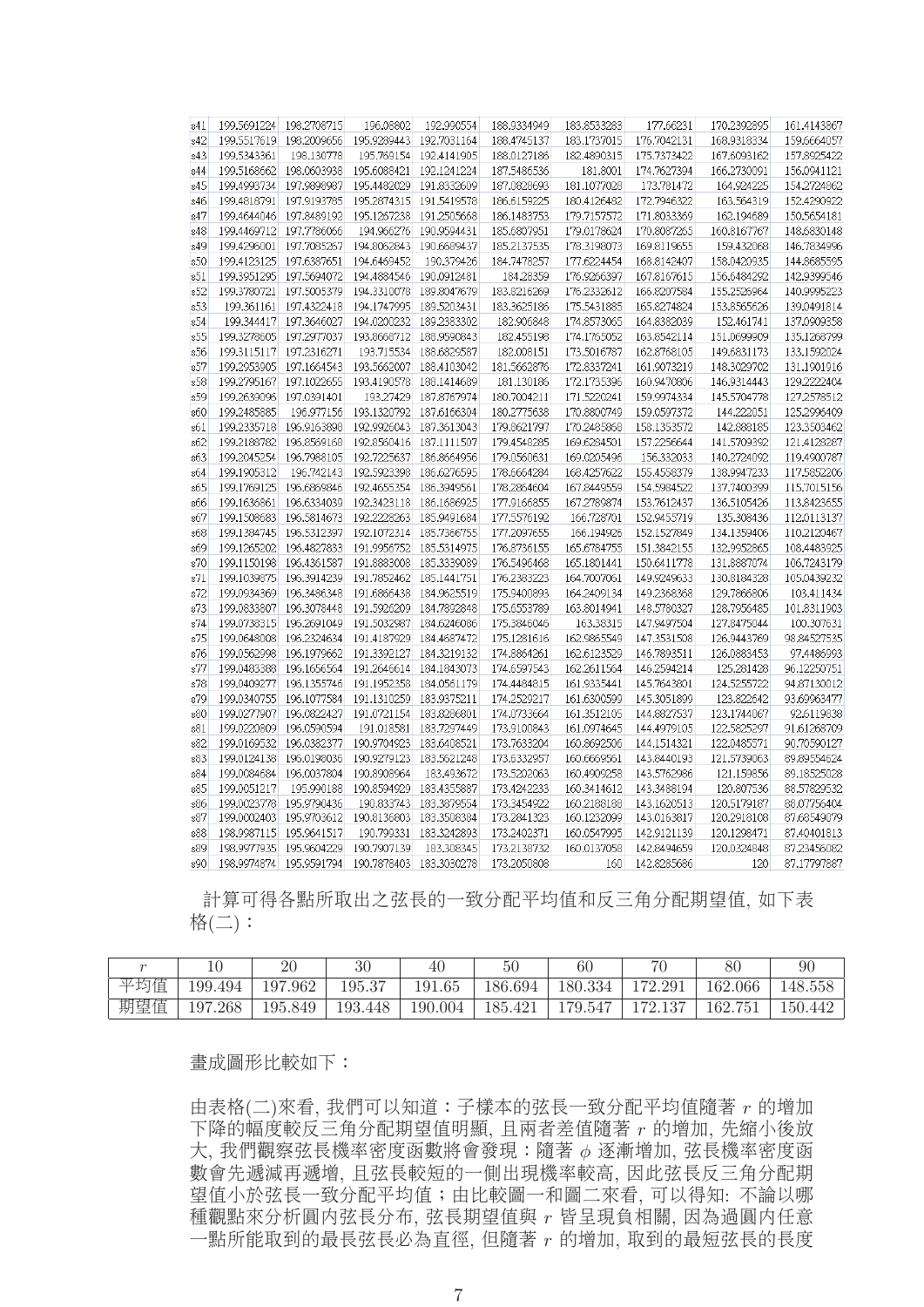

## 逐漸縮短, 而產生此種趨勢. 而以不同觀點所計算出來的各點的標準差, 如下表格(三):

|          | 10     | 20     | 30     | 40     | $50\,$ | 60      | $70-$   | 80      | 90      |  |
|----------|--------|--------|--------|--------|--------|---------|---------|---------|---------|--|
| 一致分配標準差  | 0.3544 | .4285  | 3.2568 | 5.9029 | 9.4715 | 14.1327 | 20.1764 | 28.1524 | 39.3755 |  |
| 反三角分配標準差 | 21.077 | 20.889 | 20.699 | 20.715 | 21.272 | 22.846  | 26.016  | 31.491  | 40.515  |  |
| '表格三     |        |        |        |        |        |         |         |         |         |  |

畫成圖形比較如下:



由表格(三)來看, 我們可以知道:隨著 r 增加, 弦長一致分配標準差呈現單調遞 增的趨勢, 而弦長反三角分配標準差則會先略為下降後, 再呈現上升的趨勢; 由比較圖三和圖四則可以明顯發現:當 r 越小時, 以不同觀點所得到的弦長標 準差差異越大.

(b) 母體期望值的比較 做一個半徑為 100 公分的圓, 在 r 公分處取點, 過該點每隔 1 度取 1 條弦長, 共取 90 條弦, 分別以弦長為一致分配或弦長為反三角分配的方式將弦長積分, 再對 r 積分可得母體弦長一致分配平均值為 169.37, 以及母體弦長反三角分配 期望值為 195.06.

## **3** 結論

## **3.1** 研究結果

1. 過圓内一點的弦長函數  $s(r, φ) = \sqrt{4R^2 - 4r^2 \cos^2 φ}$ , 藉由反函數在角度上的累積機 率可得弦長的累積分配函數

$$
\begin{cases}\nF_{S_r}(s) = 0, & s < \sqrt{4R^2 - 4r^2}; \\
F_{S_r}(s) = \frac{2}{\pi} \cos^{-1} \sqrt{\frac{4R^2 - s^2}{4r^2}}, & \sqrt{4R^2 - 4r^2} \le s \le 2R; \\
F_{S_r}(s) = 1, & 2R < s.\n\end{cases}
$$